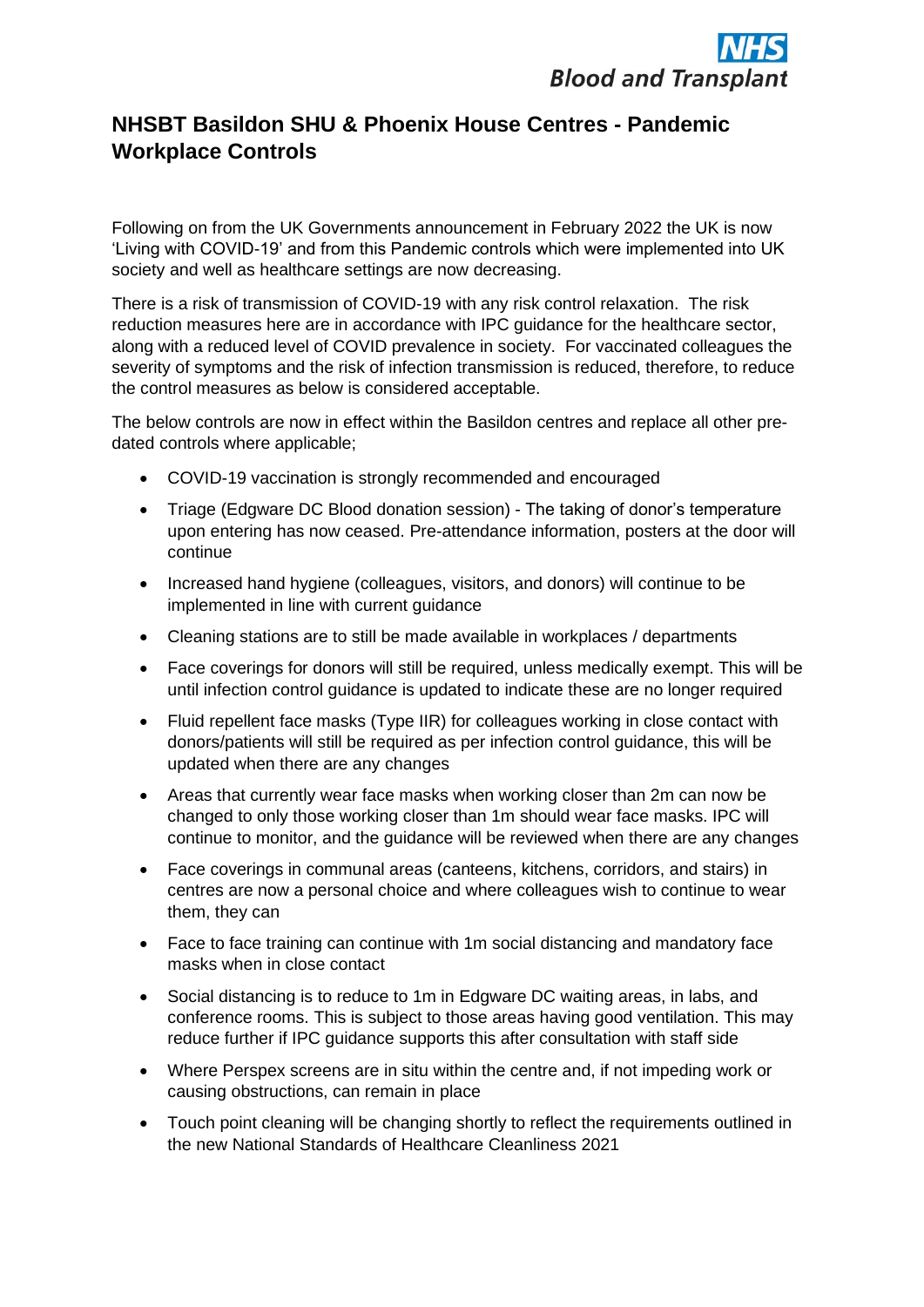- Areas who have implemented staggered breaks and one-way systems, these are no longer mandatory; however, where departments wish to continue to implement, then they are free to do so
- Asymptomatic testing (Lateral Flow Tests) for patient and donor facing staff will continue. Staff in this category are asked to continue with twice weekly LFT testing. Healthcare workers can order one pack of 7 Lateral Flow Tests every 3 days using the [online offering via gov.uk](https://www.gov.uk/order-coronavirus-rapid-lateral-flow-tests)
- Any colleague with one of the three main COVID-19 symptoms (\*) should get themselves tested as a healthcare worker (LFT). Any staff with symptoms requiring a test will need to use the [self-referral link.](https://www.gov.uk/order-coronavirus-rapid-lateral-flow-tests)
- Any colleague with any of the below symptoms of COVID-19, flu or common respiratory infections/respiratory illness, should consider if it is necessary to come into work or not.
	- continuous cough\*
	- high temperature, fever or chills\*
	- loss of, or change in, your normal sense of taste or smell\*
	- shortness of breath
	- unexplained tiredness, lack of energy
	- muscle aches or pains that are not due to exercise
	- not wanting to eat or not feeling hungry
	- headache that is unusual or longer lasting than usual
	- sore throat, stuffy or runny nose
	- diarrhoea, feeling sick or being sick
- Basildon centres desk capacity will increase to 100% availability by the end of April. This will be monitored.
	- o CO2 monitoring will continue to occur periodically in the centre to monitor ventilation levels
- Hybrid working (blended working) where appropriate is set to continue with manager agreement. Where hybrid workers, without an allocated desk, are to attend the centre they are to use the desk booking system.
- Where individual COVID-19 risk assessments are in place, managers will be asked to review the controls within these assessments and where required get the local HS&W Advisor to amend or, archive the risk assessment as the controls noted are now protecting all colleagues within NHSBT.
- Where departments have unvaccinated colleagues, risk assessments are required for the protection of immunocompromised patients and colleagues who are exempt from vaccination to continue with mask wearing and social distancing
- Immunocompromised colleagues that are at a higher risk of illness if they contract respiratory infections, should follow the below advice:

- Is it possible for the individual to work from home? This is to be discussed with your line manager with regards to keeping you safe and to reduce individual risk further. This maybe recorded as a reasonable adjustment Support from Health, Safety & Wellbeing is available